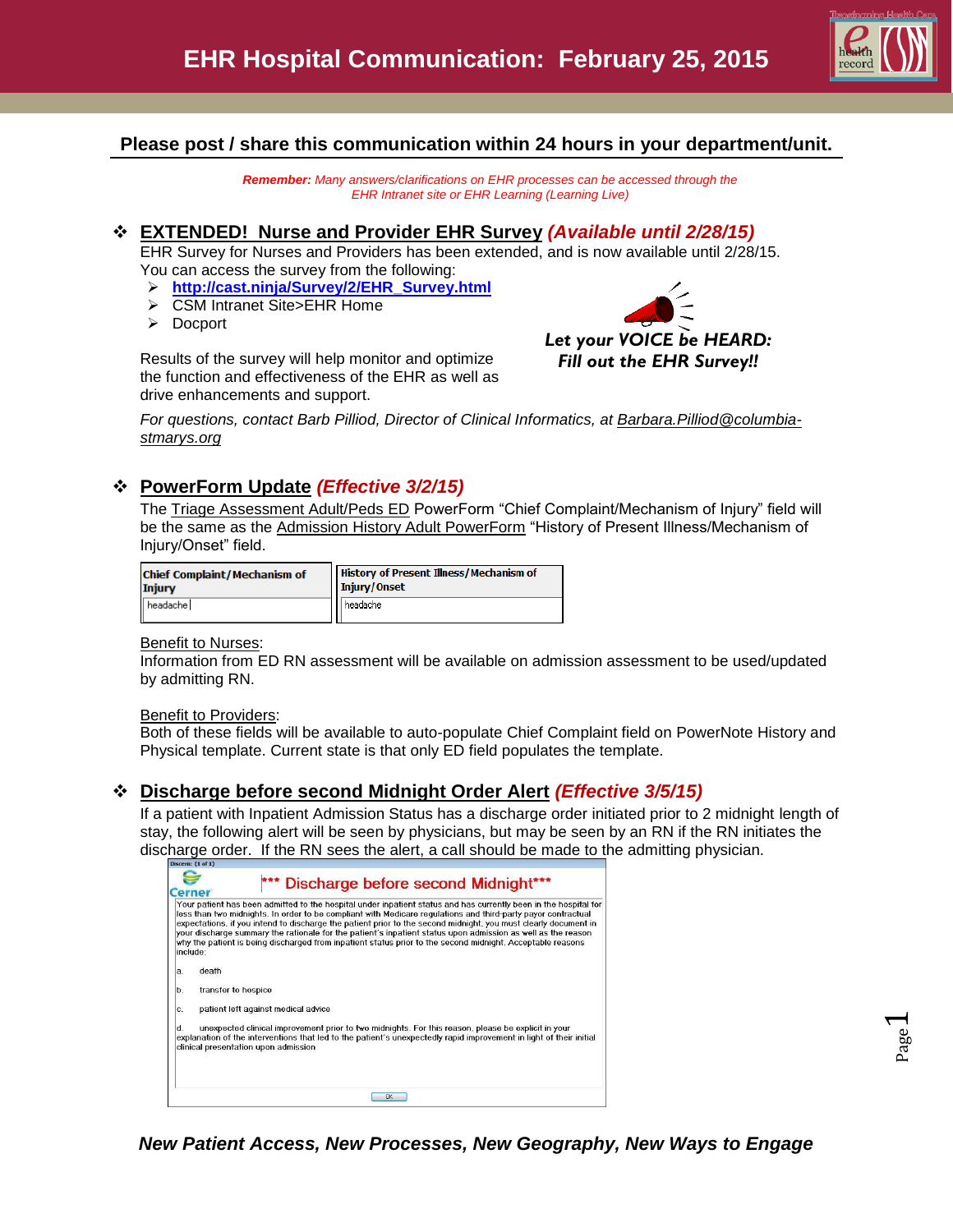

# **Transfusion Alerts** *(Effective 3/5/15)*

In order to improve accuracy of indications for transfusions, alerts have been created if lab results in the EHR do not correlate with the indication in the order. These alerts allow the user to quickly discontinue or modify the order. There is also the option to override the alert as the ordering provider may be referencing a lab from outside of our EHR when placing the order.

|                                                                                                                                                                                                 | may be referencing a lab from outside of our EHR when placing the ord                                                                                                                           |
|-------------------------------------------------------------------------------------------------------------------------------------------------------------------------------------------------|-------------------------------------------------------------------------------------------------------------------------------------------------------------------------------------------------|
| <b>TX ALERT - NO HGB RESULTS</b><br>Cerner                                                                                                                                                      | $TX$ ALERT - HGB > or = 7<br>Cerner                                                                                                                                                             |
| TRANSFUSION ALERT - NO HEMOGLOBIN RESULTS FOUND FOR TRAIN. POWERNOTE6 PATIENT                                                                                                                   | TRANSFUSION ALERT - TEST, A POS IP most recent HEMOGLOBIN RESULT is<br>Hemoglobin = 11.5 as of February 12, 2015 12:30:00 CST.                                                                  |
| You are ordering an RBC Transfusion for TRAIN. POWERNOTE6. There are no Hemoglobin results found<br>within the past 72 hours.                                                                   | Transfusion Indication entered as "Hgb<7".                                                                                                                                                      |
| To CANCEL the transfusion order. Click CANCEL Nurse Transfuse Packed Red Blood Cells. then OK.                                                                                                  | To CANCEL the transfusion order. Click CANCEL Nurse Transfuse Packed Red<br>Blood Cells, then OK.                                                                                               |
| To continue placing the transfusion order without modifying, click PLACE Nurse Transfuse Packed Red<br>Blood Cells, then OK                                                                     | To continue placing the transfusion order without modifying, click PLACE Nurse                                                                                                                  |
| To return to the transfusion order and select a different indication select MODIFY Nurse Transfuse Packed<br>Red Blood Cells, then OK                                                           | Transfuse Packed Red Blood Cells, then OK. Also document other reasons for<br>transfusion in a progress note.                                                                                   |
| <b>Alert Action</b>                                                                                                                                                                             | To change the order, select MODIFY Nurse Transfuse Packed Red Blood Cells,<br>then OK                                                                                                           |
| CANCEL Nurse Transfuse Packed Red Blood Cells<br>C PLACE Nurse Transfuse Packed Red Blood Cells                                                                                                 | <b>Alert Action</b>                                                                                                                                                                             |
| C MODIFY Nurse Transfuse Packed Red Blood Cells                                                                                                                                                 |                                                                                                                                                                                                 |
| Add Order for:                                                                                                                                                                                  | CANCEL Nurse Transfuse Packed Red Blood Cells                                                                                                                                                   |
| <b>BERTH IN STAR collect</b>                                                                                                                                                                    | <b>PLACE Nurse Transfuse Packed Red Blood Cells</b>                                                                                                                                             |
|                                                                                                                                                                                                 | <b>NODIFY Nurse Transfuse Packed Red Blood Cells</b>                                                                                                                                            |
| TX ALERT - HGB >or 8<br>Cerner<br>TRANSFUSION ALERT - TEST, A POS IP most recent HEMOGLOBIN RESULT is<br>Hemoglobin = 11.5 as of February 12, 2015 12:30:00 CST.                                | s<br>TX ALERT - HGB > 10<br>Cerner<br>TRANSFUSION ALERT - TEST. A POS IP most recent HEMOGLOBIN RESULT is<br>Hemoglobin = 11.5 as of February 12, 2015 12:30:00 CST.                            |
| Transfusion Indication entered as "Hqb<8".                                                                                                                                                      | Transfusion Indication entered as "Hgb<10".                                                                                                                                                     |
| To CANCEL the transfusion order. Click CANCEL Nurse Transfuse Packed Red<br>Blood Cells, then OK.                                                                                               | To CANCEL the transfusion order, Click CANCEL Nurse Transfuse Packed Red<br>Blood Cells, then OK.                                                                                               |
| To continue placing the transfusion order without modifying, click PLACE Nurse<br>Transfuse Packed Red Blood Cells, then OK. Also document other reasons for<br>transfusion in a progress note. | To continue placing the transfusion order without modifying, click PLACE Nurse<br>Transfuse Packed Red Blood Cells, then OK. Also document other reasons for<br>transfusion in a progress note. |
| To change the order, select MODIFY Nurse Transfuse Packed Red Blood Cells,<br>then OK.                                                                                                          | To change the order, select MODIFY Nurse Transfuse Packed Red Blood Cells,<br>then OK.                                                                                                          |
|                                                                                                                                                                                                 |                                                                                                                                                                                                 |
| <b>Alert Action</b>                                                                                                                                                                             | <b>Alert Action</b>                                                                                                                                                                             |
| CANCEL Nurse Transfuse Packed Red Blood Cells                                                                                                                                                   | CANCEL Nurse Transfuse Packed Red Blood Cells                                                                                                                                                   |
| © PLACE Nurse Transfuse Packed Red Blood Cells                                                                                                                                                  | C PLACE Nurse Transfuse Packed Red Blood Cells                                                                                                                                                  |
| C MODIFY Nurse Transfuse Packed Red Blood Cells                                                                                                                                                 | C MODIFY Nurse Transfuse Packed Red Blood Cells                                                                                                                                                 |

# **PACU PowerPlan Updates** *(Effective 3/5/15)*

The word "PACU" will be listed after each med within the PACU PowerPlan. This will help surgeons clearly identify PACU medications within the medication reconciliation screen, and therefore not inadvertently discontinue them while the patient is still in PACU.

| ℅ | 索                 | v  | Component                                                           | <b>Status</b> |
|---|-------------------|----|---------------------------------------------------------------------|---------------|
|   | Medications       |    |                                                                     |               |
|   |                   |    | atropine (atropine {PACU})                                          |               |
|   |                   |    |                                                                     |               |
|   | Sedatives         |    |                                                                     |               |
|   |                   |    | Choose one                                                          |               |
|   |                   |    | midazolam (midazolam {PACU})                                        |               |
|   |                   |    | LORazepam (LORazepam {PACU})                                        |               |
|   | Analgesics        |    |                                                                     |               |
|   |                   |    | PACU AND AMBULATORY SVCS ONLY                                       |               |
|   |                   |    | Communication Order to RN                                           |               |
|   |                   |    | <b>Severe Pain</b>                                                  |               |
|   |                   | 霧  | fentaNYL (fentaNYL inj {PACU})                                      |               |
|   |                   |    | Moderate Pain - Rank in preferred order in the order comments field |               |
|   |                   | 彩翠 | HYDROmorphone (HYDROmorphone {PACU})                                |               |
|   |                   |    | morphine (morphine inj {PACU})                                      |               |
|   |                   |    | Mild Pain                                                           |               |
|   |                   |    | nalbuphine (nalbuphine {PACU})                                      |               |
|   | Other Medications |    |                                                                     |               |
|   |                   |    | acetaminophen (acetaminophen {PACU})                                |               |
|   |                   | 翾  | ketorolac (ketorolac {PACU})                                        |               |
|   |                   |    | meperidine (meperidine {PACU})                                      |               |
|   |                   |    |                                                                     |               |

### Anesthesiologists

 If you have the current PACU PowerPlan saved as a favorite, you will see an alert that asks you to resave with the same name and if you want to overwrite your already saved plan with this new plan. Please check yes to overwrite your old plan with the updates.

### PACU Nurses

 This change will identify the PACU meds to prevent early discontinuation by the surgeons.

## **Surgeons**

 This change will assist in identying PACU meds; please select 'Continue' whe performing medication reconciliation.

*For questions, contact Sue Bode, RN, Clinical Informatics, at sbode@columbia-stmarys.org*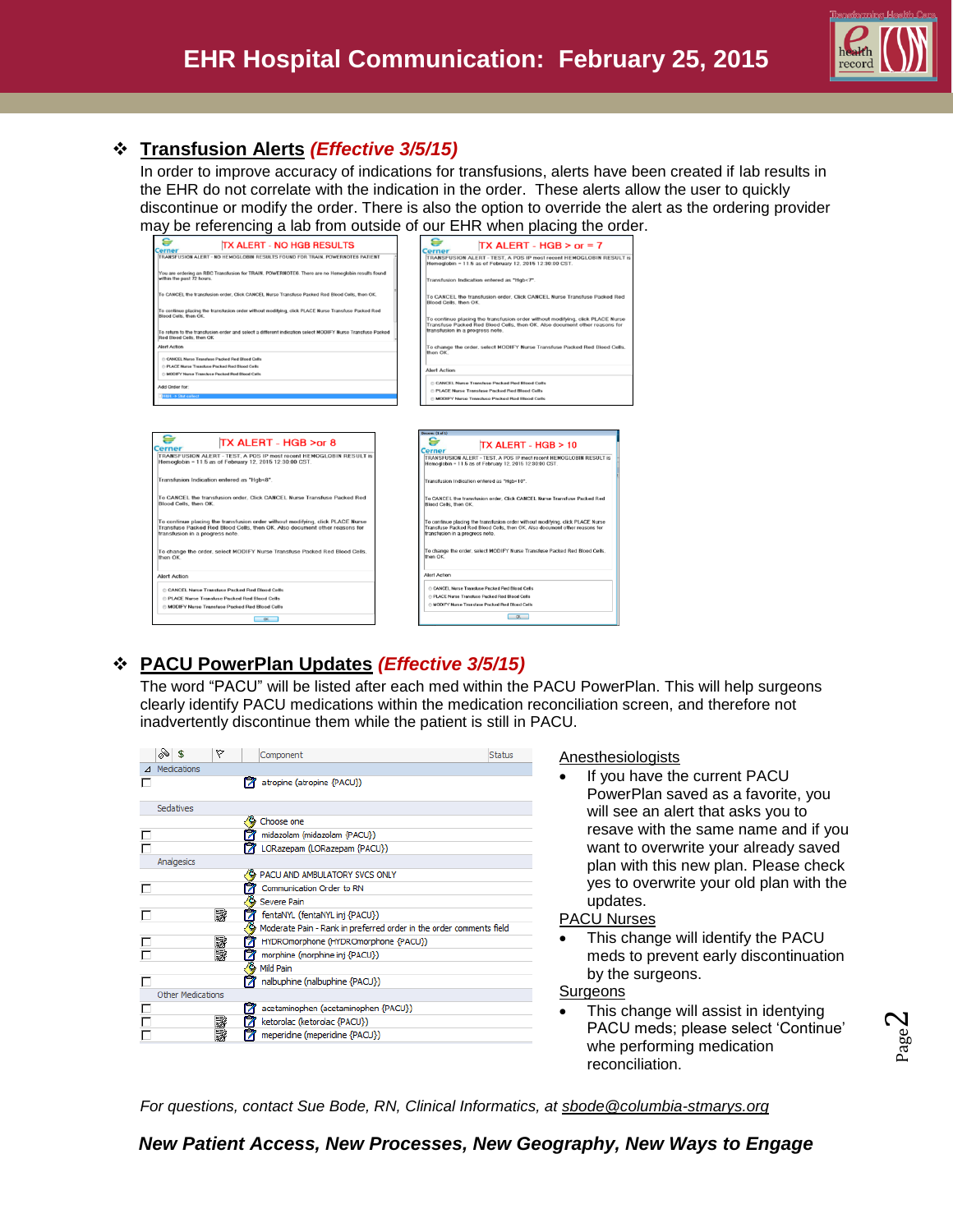

## **REMINDER: Vaccine Assessment How Tos Influenza Vaccine**

- Assess **ALL** adult inpatients for Influenza Vaccine Eligibility
- If patient an eligible candidate, place Influenza Vaccine Order

#### **Workflow Steps**:

1) **Contraindications to Influenza Vaccine** = Document a response for each **Yes** or **No** question. **Each Yes or No question must be addressed**.

| <b>O</b> <sub>Y</sub> e<br>$O$ No | 日日<br>sa pa pasa<br>Vaccine already received this season: Date of last Influenza |
|-----------------------------------|----------------------------------------------------------------------------------|
| O Yes<br>$O$ No.                  | <b>Patient Refused</b>                                                           |
| O Yes<br>ONo                      | Previous severe reaction to Influenza Vaccine (document reaction in allergy tab) |
| C Yes<br>$O$ No                   | Severe allergy to eggs or thimerosal (document reaction in allergy tab)          |
| O Yes<br>$O$ No.                  | Vaccine not available/not flu season                                             |

2) If patient meets assessment criteria, click the **Yes** radio button under **Immunization Order**. **Note**: Pharmacy receives vaccine order only when **Yes** selected under **Immunization Order**

|            | <b>IMMUNIZATION ORDER:</b>                                                                      |                                                         |
|------------|-------------------------------------------------------------------------------------------------|---------------------------------------------------------|
|            | Patient qualifies based upon above assessment. Place order if patient meets assessment criteria |                                                         |
| $\sqrt{2}$ | Influenza Vaccine 0.5 ml IM in deltoid times one in AM                                          | Order for vaccine will be placed if "Yes" is documented |

#### **Pneumococcal Vaccine**

- Assess adult inpatients for Pneumococcal Vaccine Eligibility
- If eligible, instruct patient to follow up with PCP regarding vaccine
- During inpatient stay, Provider to order vaccine if deemed necessary

#### **Workflow Steps:**

1) Document a **Yes/No** response to each Pneumococcal Vaccine Eligibility question

|       | Pneumococcal Vaccine Eligibility (Patient to follow-up with Primary Care Provider if "Yes" answered to ANY of the following questions): |                                                                                                                                         |  |  |  |  |  |
|-------|-----------------------------------------------------------------------------------------------------------------------------------------|-----------------------------------------------------------------------------------------------------------------------------------------|--|--|--|--|--|
| C Yes | $\bullet$ No                                                                                                                            | Age 65 years or older                                                                                                                   |  |  |  |  |  |
| C Yes | $O$ No                                                                                                                                  | Age 19 years or older and not previously vaccinated as an adult and is at risk of serious<br>pneumococcal disease or its complications. |  |  |  |  |  |

- 2) Click the green checkmark to sign the form
- 3) If **Yes** selected to either Eligibility question, instructional statement will appear in Depart on Patient Discharge Summary and Transition of Care Summary to remind nurse to educate patient to follow-up with PCP about vaccine

| Immunization status upon admission:<br><b>Influenza:</b> |                                                                                |
|----------------------------------------------------------|--------------------------------------------------------------------------------|
| <b>Pneumococcal:</b>                                     |                                                                                |
| Immunizations given:                                     |                                                                                |
| No Immunizations given                                   |                                                                                |
|                                                          | Patient to follow-up with Primary Care Provider regarding Pneumococcal vaccine |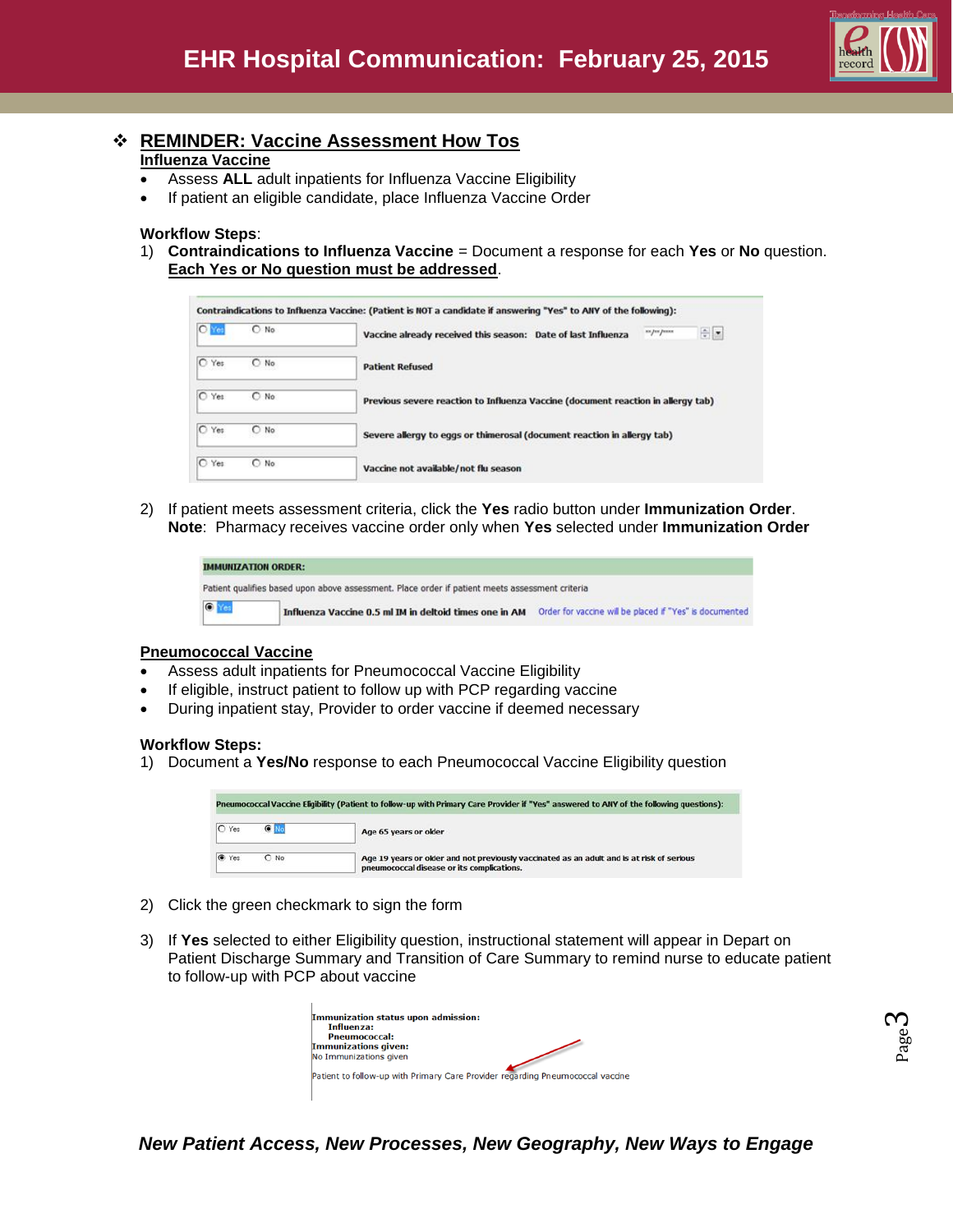

Page  $\overline{\mathcal{A}}$ 

# **Update – Changes to Patient Education Module for areas utilizing Depart Process**

As communicated on 2-18-15, a new document type was created called "Patient Education". Each signed and saved change within the Patient Education module overrides the prior document. By right-clicking over the most recent document and choosing "History" you will be able to see prior versions.

Screen shots below show most recent version at top and original version at bottom

| PowerNote<br>Scan/Import         |                             | P Document History : Inpatient Patient Educati   D   X     |                                            |                                                          |                                                                                                                              |  |
|----------------------------------|-----------------------------|------------------------------------------------------------|--------------------------------------------|----------------------------------------------------------|------------------------------------------------------------------------------------------------------------------------------|--|
| <b>Scanner Properties</b>        | <b>Status</b>               | Valid From                                                 | Valid Until                                | Document Type:<br>Document Date:                         | <b>Inpatient Patient Education</b><br>25 February 2015 09:52:40 CST                                                          |  |
| <b>Filter In Error Documents</b> | Modified<br>Modified        | 02/25/2015 9:52 CST<br>02/25/2015 9:40 CST                 | 02/25/2015 9:52 CST                        | Document Status:                                         | Modified                                                                                                                     |  |
| Submit                           | Auth Neified!               | 02/25/2015 9:39 CST  02/25/2015 9:40 CST                   |                                            | Document Title:                                          | Inpatient Patient Education                                                                                                  |  |
| Sign                             |                             |                                                            |                                            | Performed by/Author:<br>Verified By:                     | Wilkerson, Suzanne M MD on 25 February 2015 09:52:40 CST<br>Wilkerson, Suzanne M MD on 25 February 2015 09:52:40 CST         |  |
| <b>Review</b>                    |                             |                                                            |                                            | Encounter info:                                          | 000112060022. SMM. Semi-Private. 11/21/2014 -                                                                                |  |
| In Error                         |                             |                                                            |                                            |                                                          | * Final Report *                                                                                                             |  |
| Modify                           |                             |                                                            |                                            |                                                          |                                                                                                                              |  |
| Correct                          |                             |                                                            |                                            | Inpatient Patient Education (Verified)<br>amily Medicine |                                                                                                                              |  |
| Mail Merge                       |                             |                                                            |                                            |                                                          | <b>Chemical Burn</b>                                                                                                         |  |
|                                  |                             |                                                            |                                            |                                                          |                                                                                                                              |  |
| View Image                       |                             |                                                            |                                            |                                                          | Chemicals can burn the skin. A chemical burn should be rinsed with cool water and checked by an emergency doctor. Burn       |  |
| Forward                          |                             |                                                            |                                            |                                                          | care is important to stop infection. Keep chemicals out of reach of children. Wear safety gloves when handling chemicals.    |  |
| Print Document(s).               |                             | Close                                                      |                                            |                                                          |                                                                                                                              |  |
| History                          |                             | P Document History : Inpatient Patient Educati   O   B   X |                                            |                                                          |                                                                                                                              |  |
| Show Toolbar                     | <b>Status</b>               | Valid From                                                 | Valid Until                                | Document Type:                                           | <b>Inpatient Patient Education</b>                                                                                           |  |
|                                  | Modified                    | 02/25/2015 9:52 CST                                        |                                            | Document Date:<br>Document Status:                       | 25 February 2015 09:39:12 CST<br>Auth (Verified)                                                                             |  |
|                                  | Modified<br>Auth (Verified) | 02/25/2015 9:40 CST<br>02/25/2015 9:39 CST                 | 02/25/2015 9:52 CST<br>02/25/2015 9:40 CST | Document Title:                                          | Inpatient Patient Education                                                                                                  |  |
|                                  |                             |                                                            |                                            | Performed by/Author:                                     | Wilkerson, Suzanne M MD on 25 February 2015 09:39:12 CST                                                                     |  |
|                                  |                             |                                                            |                                            | Verified By:<br>Encounter info:                          | Wilkerson, Suzanne M MD on 25 February 2015 09:39:12 CST<br>000112060022, SMM, Semi-Private, 11/21/2014 -                    |  |
|                                  |                             |                                                            |                                            |                                                          |                                                                                                                              |  |
|                                  |                             |                                                            |                                            |                                                          | * Final Report *                                                                                                             |  |
|                                  |                             |                                                            |                                            | <b>Inpatient Patient Education (Verified)</b>            |                                                                                                                              |  |
|                                  |                             |                                                            |                                            | Family Medicine                                          |                                                                                                                              |  |
|                                  |                             |                                                            |                                            |                                                          | <b>Abscess</b>                                                                                                               |  |
|                                  |                             |                                                            |                                            | and other material (debris).                             | An abscess (boil or furuncle) is an infected area on or under the skin. This area is filled with yellowish-white fluid (pus) |  |

# **REMINDER: 724Access Downtime Information located on EHR Intranet Site**

From the CSM Intranet, click EHR Home>EHR Downtime



This site includes:

- Detailed User Guide
- Listing of 724Access computer desktop locations
- Frequently used paper downtime forms

Key points to remember:

- 724Access is used for both planned and unplanned downtimes
- For downtimes anticipated to last >60 minutes, call the IS Service Desk to retrieve the logon and password for the 724Access computer. You must log on to those computers using CSMStaff, not your personal log on, in order to see the 724Access icon and get the logon screen.



*For questions, contact Sue Bode, RN, Clinical Informatics, at [sbode@columbia-stmarys.org](mailto:sbode@columbia-stmarys.org)*